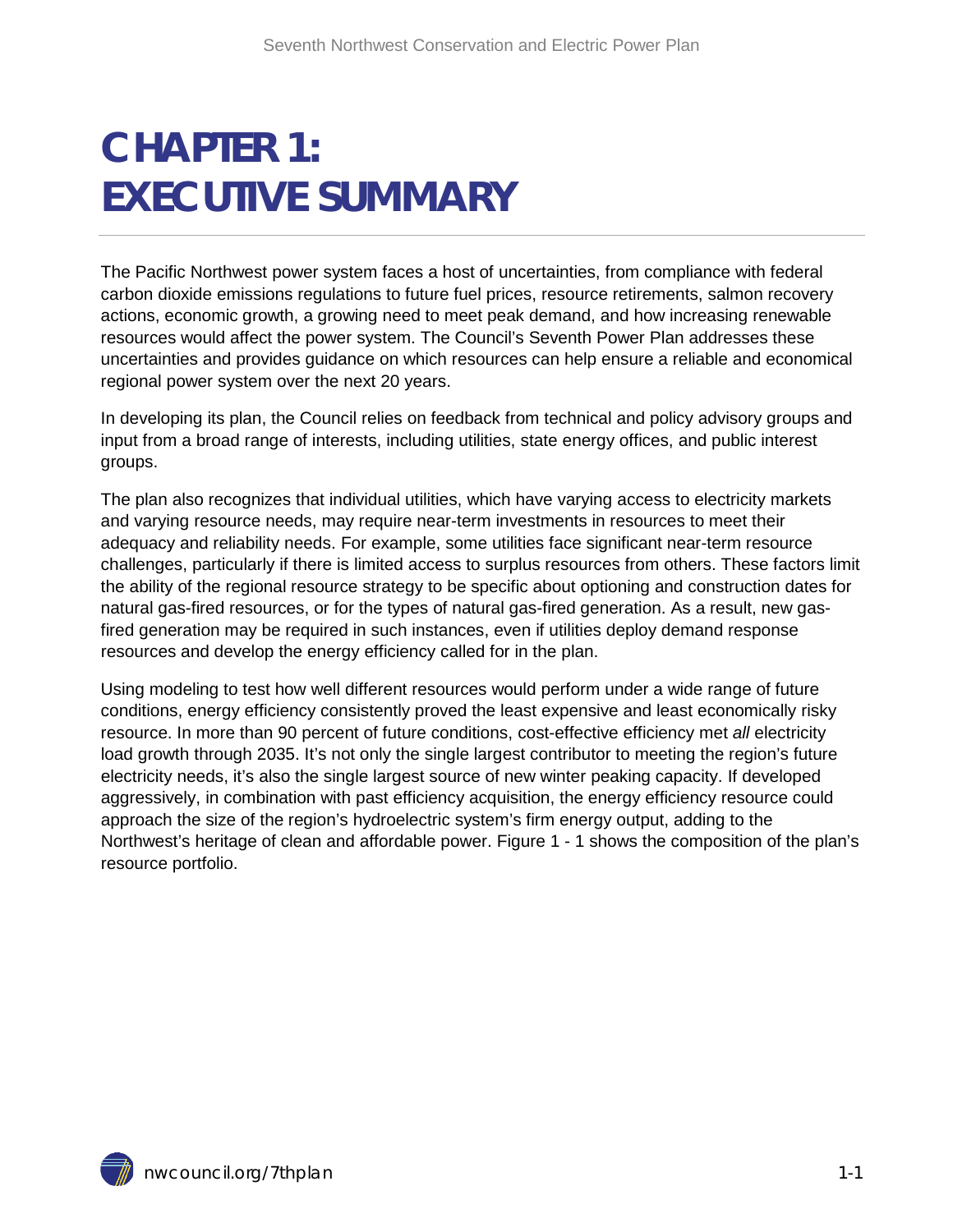

Figure 1 - 1: Seventh Plan Resource Portfolio<sup>1</sup>

Acquiring this energy efficiency is the primary action for the next six years. The plan's second priority is to develop the capability to deploy demand response resources or rely on increased market imports to meet system capacity needs under critical water and weather conditions. While the region's hydroelectric system has long provided ample peaking capacity, it's likely that under low water and extreme weather conditions we'll need additional winter peaking capacity to maintain system adequacy. Because the probability of such events is low (but real), demand response resources, which have low development and "holding" costs are best-suited to meet this need. However, whether and to what extent the region should rely on demand response or increase its reliance on power imports to meet regional resource adequacy requirements for winter capacity depends on their comparative availability, reliability, and cost.

After energy efficiency and demand response, new natural gas-fired generation is the most costeffective resource option for the region in the near-term. Similarly, after energy efficiency, the increased use of existing natural gas generation offers the lowest cost option for reducing regional carbon emissions. Combined with investments in renewable generation, as required by state renewable portfolio standards, improved efficiency, demand response resources, and natural gas generation are the principal components of the plan's resource portfolio.

<span id="page-1-0"></span> $1$  Figure 1 - 1 shows the average resource development across all 800 futures tested in the Regional Portfolio Model. Actual development, particularly of non-energy efficiency resources, will depend on actual future conditions.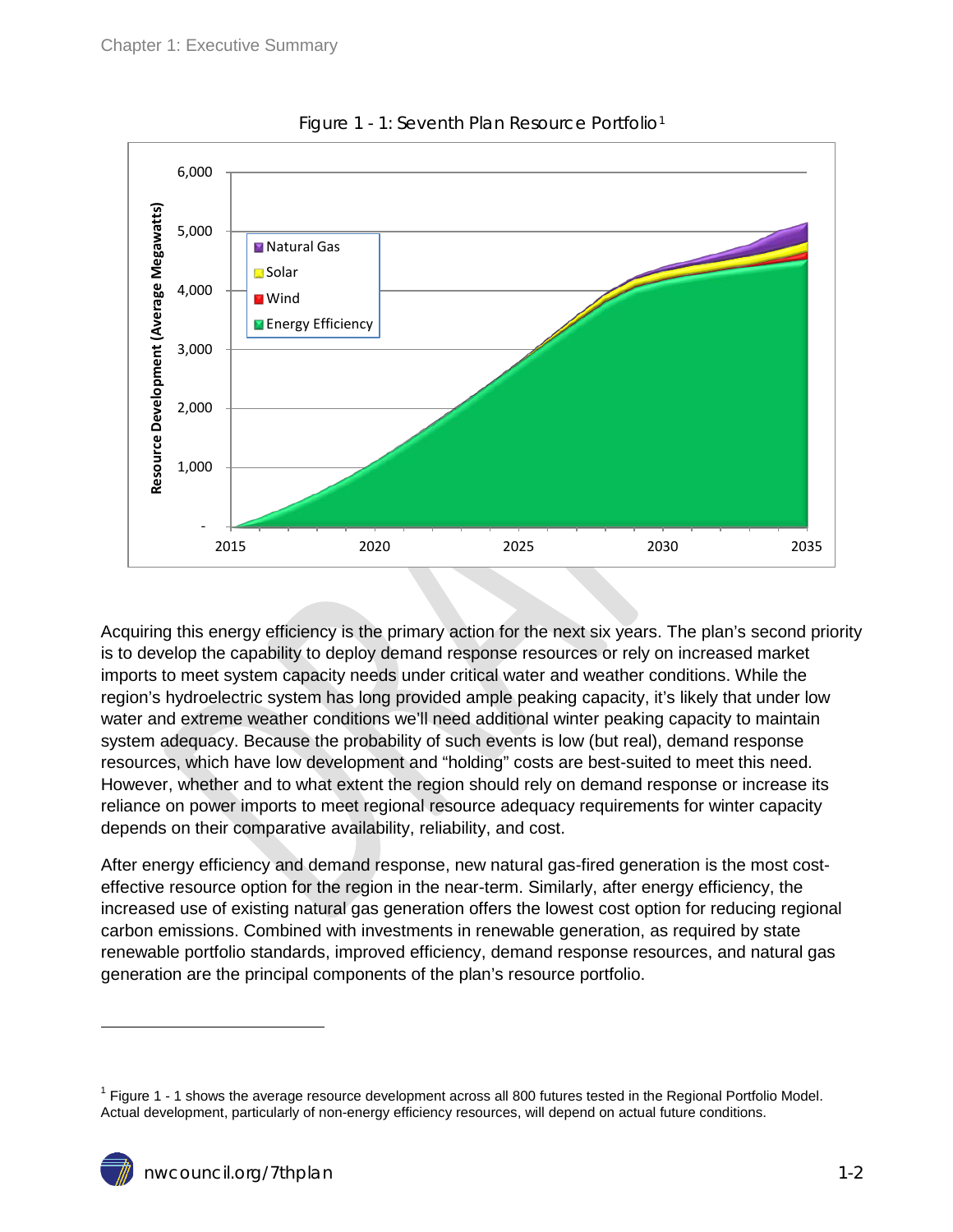A key question for the plan was how the region could lower power system carbon dioxide emissions and at what costs. The Council's modeling found that without additional carbon control policies, carbon dioxide emissions from the Northwest power system are forecast to decrease from about 55 million metric tons in [2](#page-1-0)015 to around 34 million metric tons in 2035,<sup>2</sup> the result of retiring the Centralia, Boardman, and North Valmy coal plants between 2020 and 2026; using existing natural gas-fired generation to replace them; and developing about 4,500 average megawatts of energy efficiency by 2035, which is expected to meet all forecast load growth over that time frame.

In these circumstances, the region, as a whole, will be able to comply with the Environmental Protection Agency's carbon emissions limits, even under critical water conditions.

The Council also assessed alternative policies to further reduce emissions. With today's technology, carbon dioxide emissions could be reduced to about 12 MMTE, almost 80 percent below 2015 emissions (under average water conditions). This would require retiring all the coal generation serving the region, which is responsible for more than 85 percent of system emissions; retiring the most inefficient natural gas-fired generation; and acquiring additional energy efficiency and demand response resources. The estimated cost of doing this is nearly \$20 billion over the cost of other resource portfolios that comply with federal carbon dioxide emissions limits at the regional level. Reducing the region's power system carbon footprint below that level isn't technically feasible without developing new technologies.

Figure 1 - 2 shows the forecast average carbon dioxide emissions in 2035 under the various scenarios tested in developing the plan.

<span id="page-2-0"></span> $2$  This is the level of carbon dioxide emissions estimated to be generated to serve regional load under average water and weather conditions. Actual 2015 carbon dioxide emissions could differ significantly from this level based on actual water and weather conditions. Average regional carbon dioxide emissions from 2001–2012 were 55 MMTE, but ranged from 43 MMTE to 60 MMTE.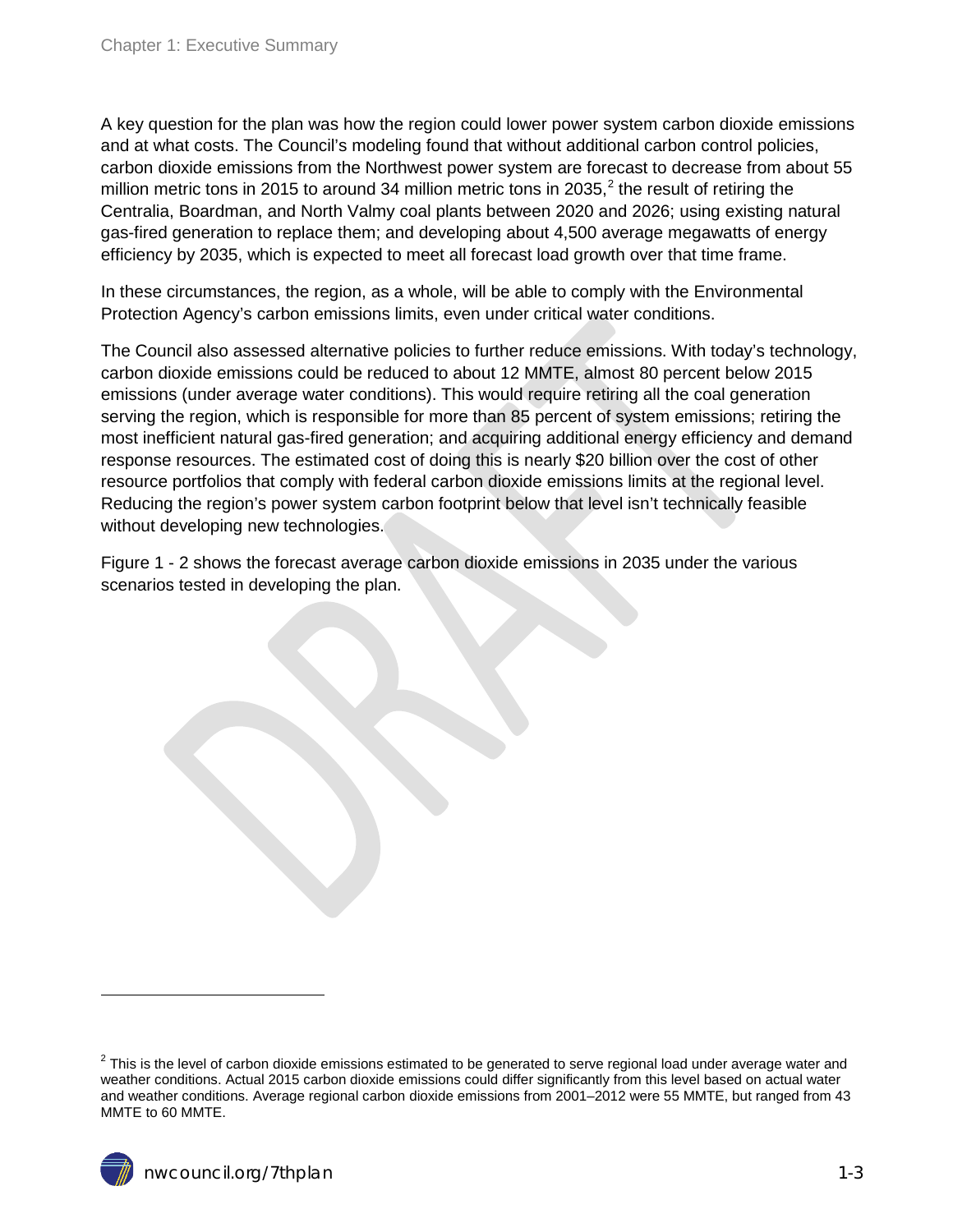

Figure 1 - 2: Forecast Northwest Power System Carbon Dioxide Emissions in 2035 by Scenario

Investments to add transmission capability and improve operational agreements are important for the region, both to access growing site-based renewable energy and to better integrate low and zero-emission resources into the existing power system. The Council also expects that there are small-scale resources available at the local level in the form of cogeneration or renewable energy opportunities. The plan encourages investment in these resources when cost-effective.

The plan encourages research in advanced technologies to improve the efficiency and reliability of the power system. For example, emerging smart-grid technologies could make it possible for consumers to help balance supply and demand. Providing information and tools to consumers to adjust electricity use in response to available supplies and costs would enhance the capacity and flexibility of the power system. Smart-grid development could also help integrate electric vehicles with the power system to aid in balancing the system and reduce carbon emissions in the transportation sector. Research on how distributed solar generation with on-site storage might affect system load shape is also encouraged.

Other resources with potential, given advances in technology, include geothermal, ocean waves, advanced small modular nuclear reactors, and emerging energy efficiency technologies. New methods to store electric power, such as pumped storage or advanced battery technologies may enhance the value of existing variable generation like wind.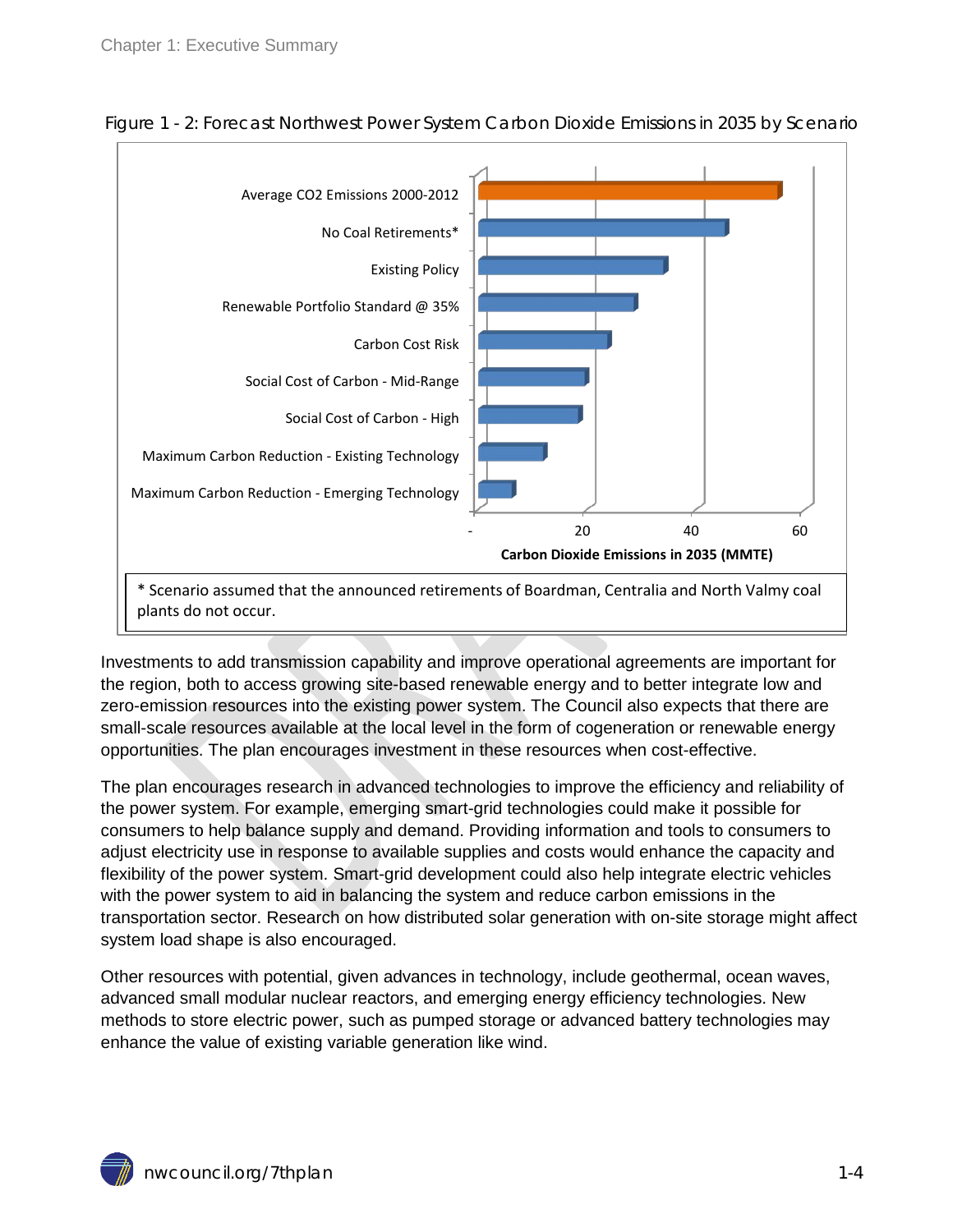Developing these technologies is a long-term process that will require many years to reach full potential. The region can make progress through investments in research, development, and demonstration projects.

# FUTURE REGIONAL ELECTRICITY NEEDS AND PRICES

Pacific Northwest regional loads, measured at the generation site, are expected to increase by between 2,200 and 4,800 average megawatts between 2015 and 2035. This translates to an average increase of between 110-240 average megawatts per year, or a growth rate of between 0.5- 1.0 percent per year. The regional peak load for power, which typically occurs in winter, is forecast to grow from about  $30,000 - 31,000$  megawatts in 2015 to around  $32,000 - 36,000$  megawatts by 2035. This equates to an average annual growth rate of between 0.4 - 0.8 percent.

Residential and commercial sectors account for much of the growth in demand. Contributing to this growth is increasing air conditioning load, new data centers, and growth in indoor agriculture. Also, summer peak electricity use is expected to grow more rapidly than annual energy demand. All of this growth in demand must be met by a combination of existing resources, energy efficiency, and new generation.

An important finding of the plan is that future electricity needs can no longer be adequately addressed by only evaluating average annual energy requirements. Planning for capacity to meet peak load and flexibility to provide within-hour, load-following, and regulation services will also need to be considered.

Requirements for within-hour flexibility reserves have increased because of the growing amount of variable wind generation in the region. While the plan doesn't foresee renewable resource development beyond what is required to satisfy existing state renewable portfolio standards, improved regional coordination could reduce the need for resources used to integrate existing renewables. For example, establishing energy imbalance markets could enable sharing resources reserved for integrating wind resources.

Wholesale electricity prices at the Mid-Columbia hub remain relatively low, reflecting the abundance of low-variable cost generation from hydro and wind, as well as continued low natural gas prices. The average wholesale electricity price in 2014 was \$32.50 per megawatt-hour. By 2035, prices are forecast to range from \$33 to \$60 per megawatt-hour in 2012 dollars. The upper and lower bounds for the forecast wholesale electricity price were set by the associated high and low natural gas price forecast. Although the dominant generating resource in the region is hydropower, natural gas-fired plants are often the marginal generating unit for any given hour. Therefore, natural gas prices exert a strong influence on the wholesale electricity price, making the natural gas price forecast a key input. The region depends on externally sourced gas supplies from Western Canada and the U.S. Rockies.

Prices for natural gas have dropped significantly since reaching a high in 2008, and they're expected to remain relatively low going forward. Historically, natural gas prices have been volatile, so the plan uses a range of forecasts to capture most potential futures. The low price forecast range starts at

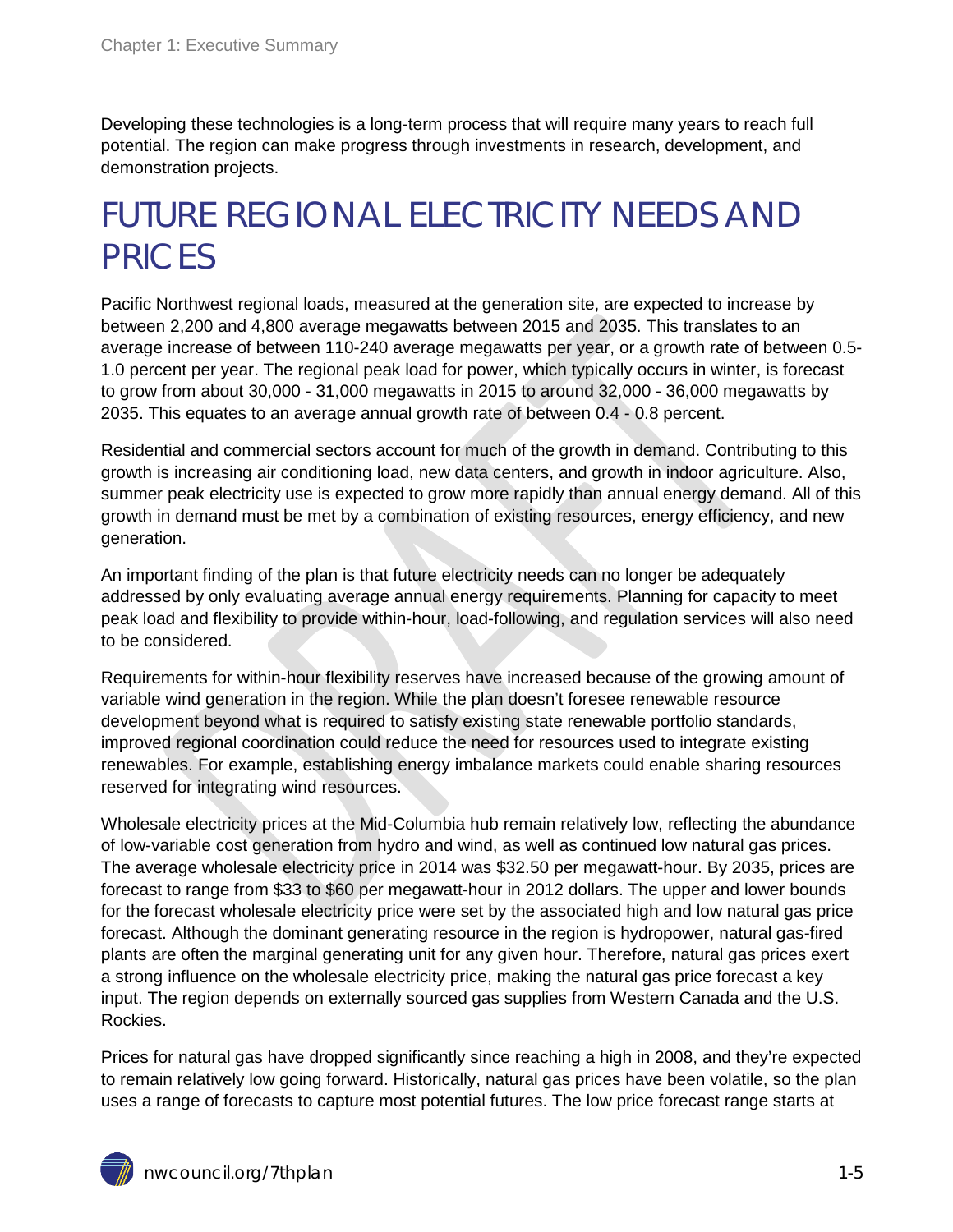\$3.50 per MMBtu in 2015 and declines in real dollars to \$3.00 per MMBtu by 2035. This low-range case represents a future with slow economic growth, low gas demand, and robust supplies. The high price forecast range climbs to \$10 per MMBtu by 2035. This forecast represents a future with high economic growth, high demand for natural gas, and a limited gas supply.

Recent promulgation of federal regulations that limit carbon emissions from both new and existing power generation are expected to increase the demand for natural gas. These higher natural gas prices result in higher wholesale electricity prices. Therefore, some of the futures used to develop this plan include a wide range of possible natural gas and electricity prices. Additional carbon regulations or costs could further increase electricity costs for consumers. While higher prices reduce demand, they also stimulate new sources of supply and efficiency and make more efficiency measures cost-effective.

### RESOURCE STRATEGY

The plan's resource strategy provides guidance to the Bonneville Power Administration and regional utilities on resource development to minimize the costs and risks of the future power system. Timing of specific resource acquisitions will vary for each utility.

**Energy Efficiency:** The region should aggressively develop energy efficiency with a goal of acquiring 1,400 average megawatts by 2021; 3,100 average megawatts by 2026; and 4,500 average megawatts by 2035. Efficiency is by far the least expensive resource available to the region, avoiding the risks of volatile fuel prices and large-scale resource development, while mitigating the risk of potential carbon pricing policies. Along with its annual energy savings, it helps meet future capacity needs by reducing both winter and summer peak demand.

**Demand Response:** In order to satisfy regional resource adequacy standards, the region should be prepared to develop significant demand response resources by 2021 to meet additional winter peaking capacity. The least-cost solution for providing new peaking capacity is to develop costeffective demand-response resources, the voluntary and temporary reduction in consumers' use of electricity when the power system is stressed. The Northwest's power system has historically relied on the hydrosystem to provide peaking capacity, but under critical water and weather conditions we'll need additional capacity to meet the region's adequacy standard.

**Renewable Resources:** Modest development of renewable generation will meet existing renewable portfolio standards. On average, renewable resources developed to fulfill state RPS mandates will contribute about 300 average megawatts of energy, or around 900 megawatts of installed capacity. While wind generation has been the dominant renewable resource developed in the region, lower costs for solar photovoltaic technology are expected to make it more competitive. As a result, compliance is expected to be met through both wind and solar PV systems. However these renewable resources lack dependable winter peak capacity and also require within-hour balancing reserves. Therefore, the plan's resource strategy encourages research and demonstration of other potential renewable resources, such as geothermal and wave energy, which have more consistent output. The resource strategy also encourages developing other renewable alternatives that may be available at the local, small-scale level and are cost-effective now.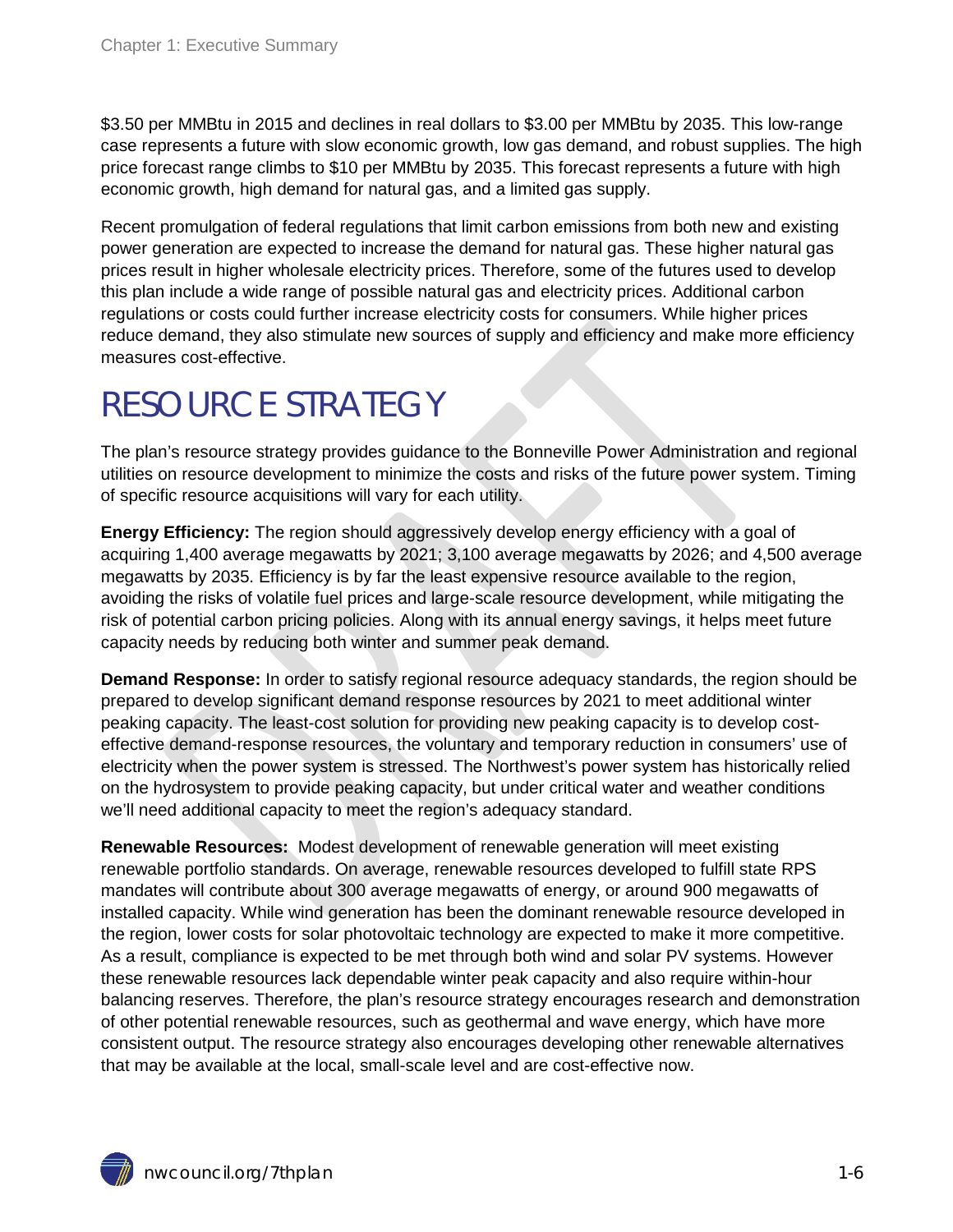**Natural Gas:** Increased use of existing natural gas generation is expected to replace retiring coal plants and meet carbon-reduction goals in the near term. Only low to modest amounts of new natural gas-fired generation is likely to be needed to supplement energy efficiency, demand response, and renewable resources, unless the region experiences prolonged periods of high load growth. Even if the region has adequate resources, individual utilities or areas may need additional supply for energy, capacity or wind integration. In these instances, the strategy relies on natural gasfired generation to provide energy, capacity, and ancillary services.

**Regional Resource Use:** Continue to improve system scheduling and operating procedures across the region's balancing authorities. These cost-effective steps will help minimize reserves needed to integrate renewable resources. The region also needs to invest in its transmission grid to improve market access for utilities, reduce line losses, and help develop diverse cost-effective renewable generation. Finally, the least-cost resource strategies rely first on regional resources to satisfy the region's resource adequacy standards. Under many futures conditions, these strategies reduce regional exports.

**Carbon Policies:** To ensure that future carbon policies are cost-effective and maintain regional power system adequacy, the region should develop the energy efficiency resources called for in the plan and replace retiring coal plants with only those resources needed to meet regional capacity and energy adequacy requirements. As stated earlier, after energy efficiency, increasing use of existing natural gas generation offers the lowest cost option for reducing regional carbon emissions. Developing new gas-fired generation to meet local needs for ancillary services, such as wind integration, or capacity requirements beyond the modest levels anticipated in the plan will increase carbon dioxide emissions. If Northwest electricity generation is dispatched first to meet regional adequacy standards for energy and capacity rather than to serve external markets, carbon dioxide emissions can be minimized.

**Future Resources:** In the long term, the Council encourages the region to expand its resource alternatives. The region should explore other sources of renewable energy, especially technologies that provide both energy and winter capacity; new efficiency technologies; new energy-storage techniques; smart-grid technologies and demand-response resources; and new or advanced lowcarbon generating technologies, including advanced nuclear energy. Research, development, and demonstration funding should be prioritized in areas where the Northwest has a comparative advantage or where unique opportunities emerge.

**Adaptive Management:** The Council will annually assess the adequacy of the regional power system to guard against power shortages. Through this process, the Council will be able to identify when conditions differ significantly from planning assumptions so the region can respond appropriately. The Council will also conduct a mid-term assessment to review the plan's implementation and ensure the successful implementation of the Council's Columbia River Basin Fish and Wildlife Program.

#### Energy Efficiency

The dominant new resource in the Seventh Power Plan's resource strategy is improved energy efficiency. Figure 1 - 3 shows that under scenarios that consider carbon risk and those that do not, and even when natural gas and wholesale electricity prices are lower than expected, the region's net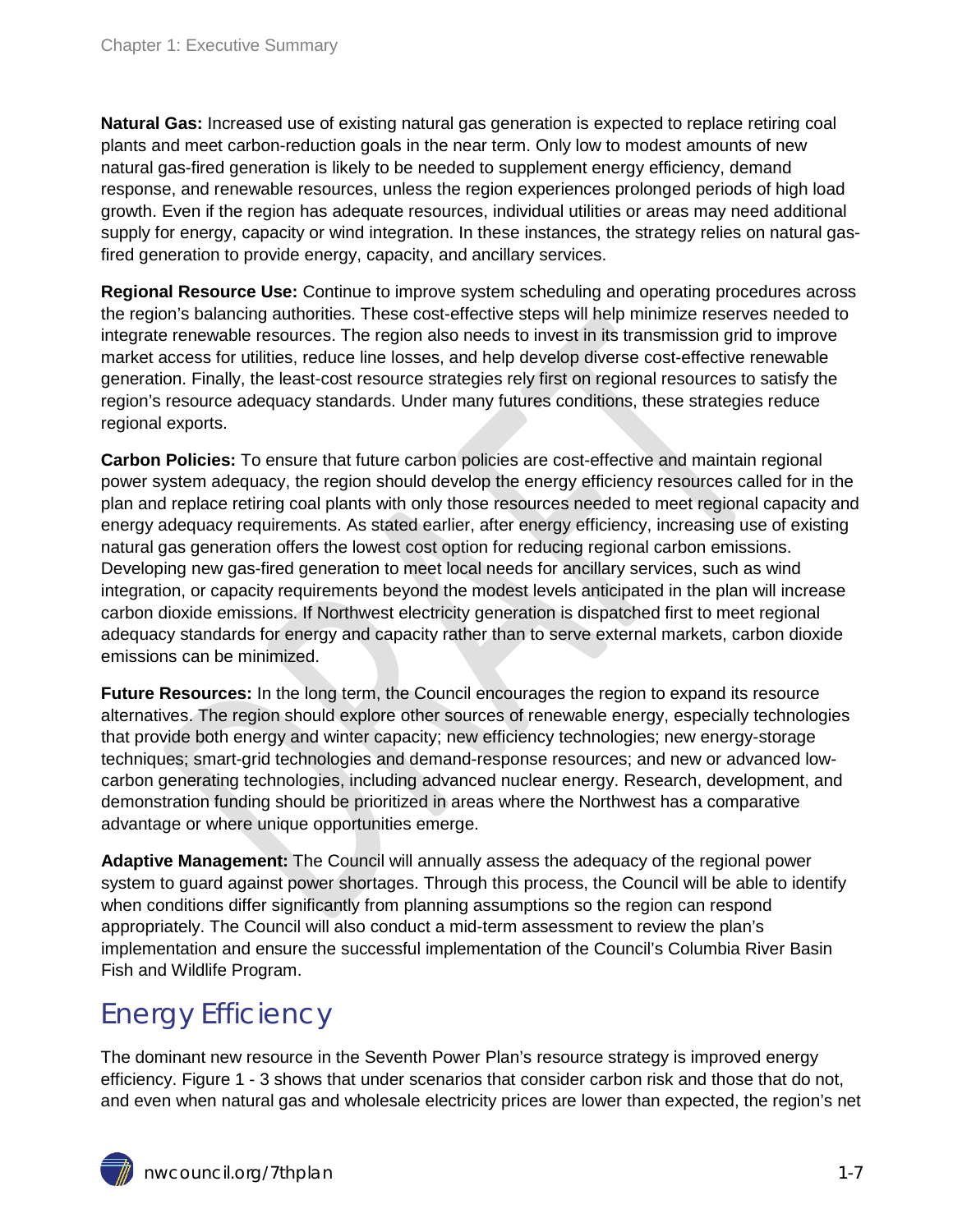load after developing all cost-effective efficiency is basically the same over the next 20 years. In more than 90 percent of the 800 futures evaluated by the Council, across more than 20 different scenarios, the least cost resource strategy developed sufficient energy efficiency resource to meet all regional load growth through 2035. Indeed, even in the scenario (Lower Energy Efficiency) that assumed only energy efficiency costing less than short-term wholesale market prices would be acquired, all regional load growth through 2030 was met with energy efficiency. However, it should be noted that developing this lower level of efficiency increased regional power system cost by \$14 billion or 16 percent higher compared to resource strategies that developed sufficient energy efficiency to meet all load growth through 2035 .

This is because improved efficiency is relatively cheap, it provides both energy and capacity savings, and it has no major risks. It's half what other resources cost, without the risk of volatile fuel prices or costs of carbon reduction policies. It also has a short lead time and is available in small increments, both of which reduce risk. Therefore, improved efficiency reduces the cost of, and risks to, the power system.





Figure 1 - 4 compares the average cost of the energy efficiency resources and the cost of generating resources considered in the plan's development. Two estimates of the cost of energy efficiency are shown. The lower average cost (\$18 per megawatt-hour) reflects energy efficiency's impact on the need to expand distribution and transmission systems. The higher cost (\$30 per megawatt-hour) does not include these power system benefits.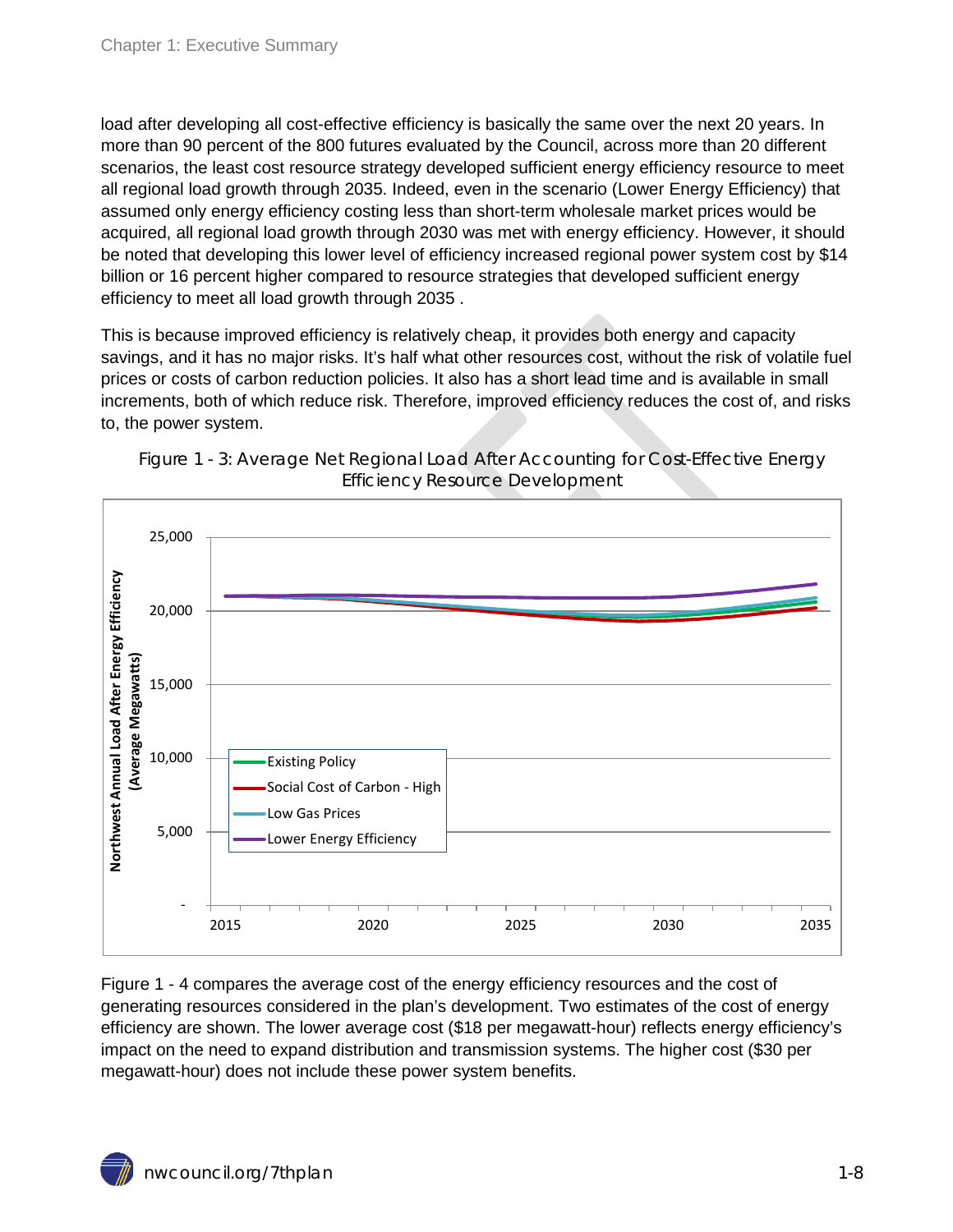The comparable estimated cost of a natural gas-fired combined-cycle combustion turbine is around \$75 per megawatt-hour. The current cost of utility-scale solar photovoltaic systems is approximately \$100 per megawatt-hour and Columbia Basin wind costs \$110 per megawatt-hour. Over time, the cost of utility-scale solar photovoltaic systems is forecast to drop to around \$65 per megawatt-hour. Significant amounts of improved efficiency also cost less than the forecast market price of electricity, since nearly 2,300 average megawatts energy efficiency savings are available below the average cost of \$30 per megawatt-hour.

In the Council's analysis, additional resources provide insurance against an uncertain future. Efficiency improvements are particularly attractive as insurance because of their low cost and modular size. When the resources aren't needed, the energy savings from low cost energy efficiency resources can be sold in the market, paying for itself and then some.

In all of the scenarios and sensitivity studies examined by the Council, similar amounts of improved efficiency are found to be cost-effective even without carbon costs. If carbon reduction policies are enacted, efficiency improvements can help the region meet those goals. In all scenarios tested by the Council, the amount of cost-effective efficiency developed averaged between 1,300 and 1,450 average megawatts by 2021 and between 3,900 and 4,600 average megawatts by 2035.



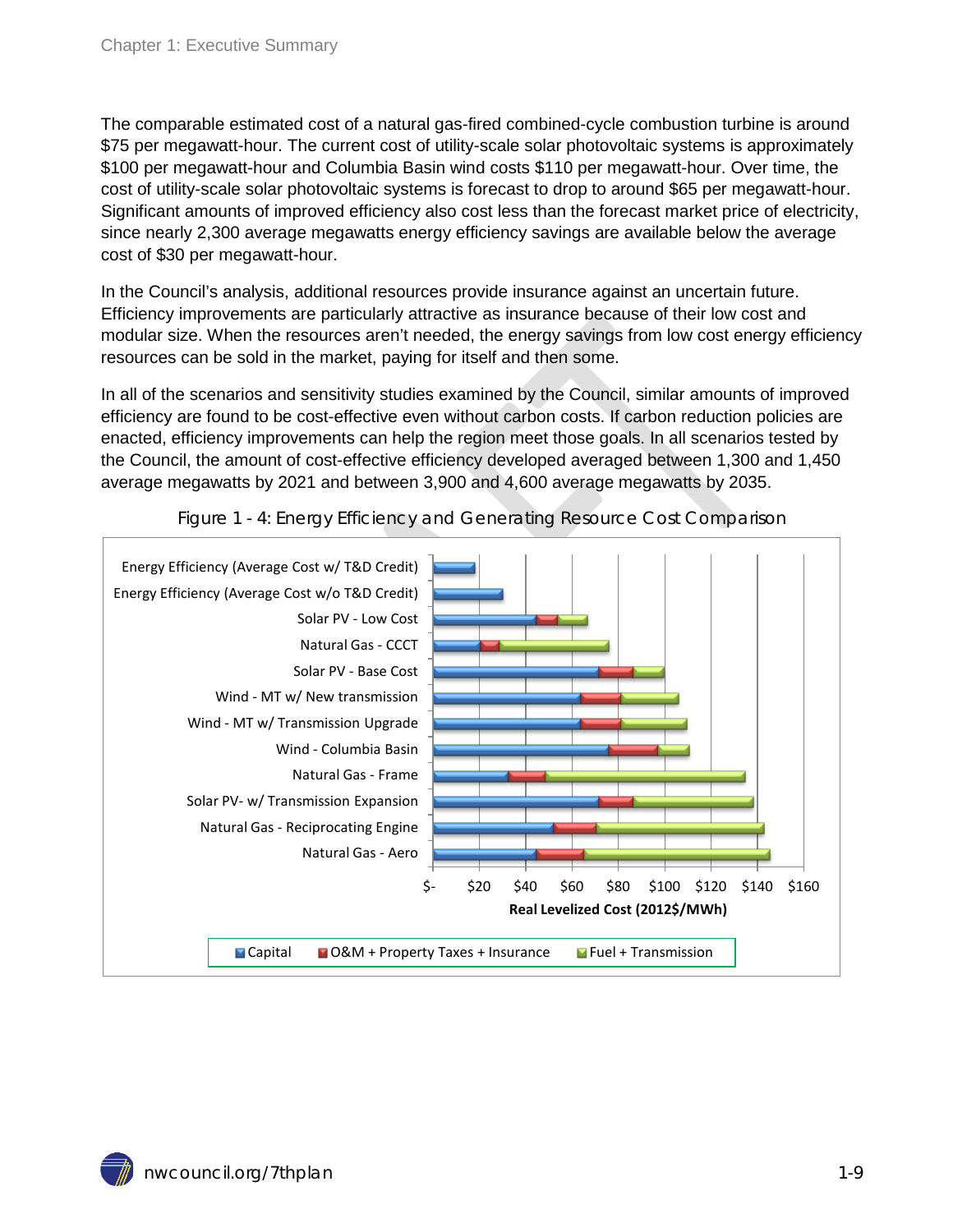#### Demand Response

Demand response resources are voluntary reductions in customer electricity use during periods of high demand and limited resource availability. The plan's resource strategy uses demand response to meet winter and summer peak demands, primarily under critical water and extreme weather conditions. The strategy doesn't consider other possible applications of demand response--to integrate variable resources like wind for example.

The Council's assessment identified more than 4,300 megawatts of regional demand response potential. A significant amount of this potential, nearly 1,500 megawatts, is available at relatively low cost; less than \$25 per kilowatt of peak capacity per year. When compared to the alternative of constructing a simple cycle gas-fired turbine, demand response can be deployed sooner, in quantities better matched to the peak capacity need, deferring the need for transmission upgrades or expansions.

In particular, demand response is the least expensive means to maintain peak reserves for system adequacy. Its low cost is especially valuable because the need for peaking capacity in the region largely depends on water and weather conditions. Under most scenarios, there was about a 20 percent probability that as much as 600 megawatts of demand response would be cost-effective to develop by 2021, and a 15 percent probability that as much as 1,100 megawatts would be costeffective to develop by 2026.

Alternatively, the region could rely on external power markets to meet its winter peak capacity needs. In one scenario tested by the Council, the region relied more on external markets (Canada, California, and the Southwest) which greatly reduced the need to develop demand response. That scenario relaxed the Council's current assumptions about the availability of imports from out-ofregion sources and from in-region market resources. Since that scenario's system cost and economic risk were lower than scenarios in which cost-effective demand response was acquired, the plan's resource strategy recommends that the Council's Resource Adequacy Advisory Committee reexamine all potential sources of imported energy and capacity to minimize cost and avoid the risk of overbuilding.<sup>[3](#page-2-0)</sup>

#### Generation Resources

The Council analyzed a large number of alternative generating technologies. Each was evaluated in terms of risk characteristics, cost, and potential for improvements in its efficiency over time. In addition, resources were considered in terms of their energy, capacity, and flexibility characteristics, such as their ability to ramp up and down to accommodate variations in the output of wind and solar PV resources.

In the near term, generating technology options that are technologically mature, meet the emission requirements for new plants, and are cost-effective are limited in number. Improvements in the

<span id="page-9-0"></span><sup>&</sup>lt;sup>3</sup> See Council Action Item 10.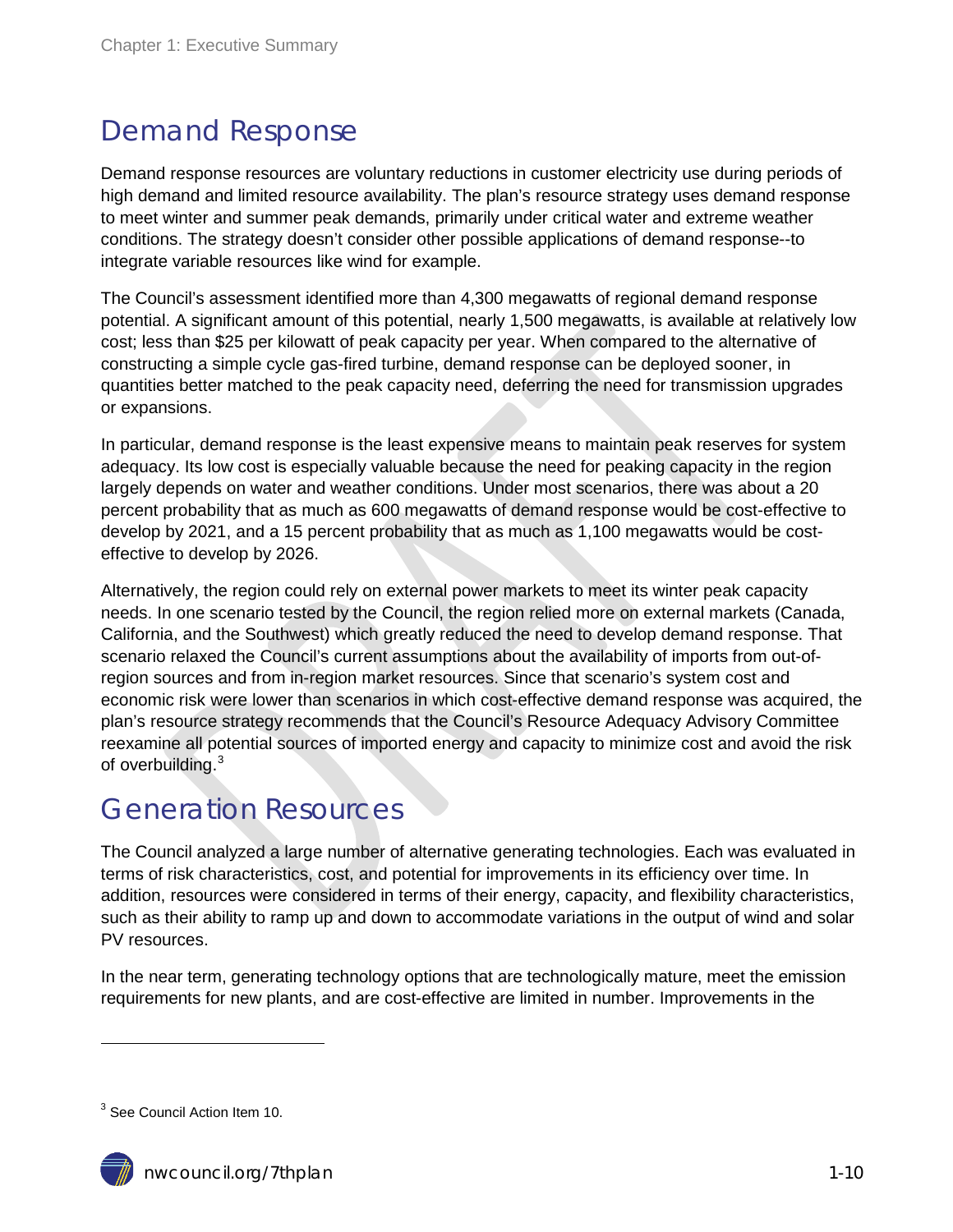efficiency and operation of natural gas-fired generation make it the most cost-effective option for now. While wind continues to be the primary large-scale, cost-effective renewable resource, decreasing costs for utility-scale and distributed-scale photovoltaic systems have made them costcompetitive sources of energy supply.

Other resource alternatives may become available over time, and the plan recommends actions to encourage their development, especially those that don't produce greenhouse gas emissions.

Since the adoption of the Sixth Power Plan, renewable resource development in the Northwest has increased significantly, particularly wind. By the end of 2014, wind capacity in the region totaled just more than 8,700 megawatts. However, only about 5,550 megawatts of that capacity currently serves Northwest loads. The remaining 3,150 megawatts of wind capacity is presently contracted to utilities outside the region, primarily California. Wind now constitutes about 8 percent of the region's electricity supply, although expiring incentives and low load growth are expected to slow development over the next five years.

Current wind generation is estimated to provide about 2,400 average megawatts per year in the region. Wind resources with access to transmission are cost competitive with other generation. However, given current technology, wind can reliably provide about 5 percent of its nameplate capacity to meet peak loads. On a firm capacity basis, wind provides about 1 percent of the total system peaking capability.

The amount of additional renewable energy acquired *on average* in the least-cost resource strategies across scenarios didn't vary significantly, even in scenarios with high carbon cost risk. This is because the two economically competitive renewable resources available in the region, wind and solar PV, provide little or no winter peaking capacity. Partly because of the significant wind development in the region over the past decade, the Northwest has a significant energy surplus, yet under critical water conditions the region faces the probability of a peak capacity shortfall–again, because wind provides little winter capacity.

Renewable generation development in the plan is driven by state renewable portfolio standards. In the absence of higher standards, little additional renewable development is needed, even under scenarios where the highest social cost of carbon was assumed. The Council recognizes that additional small-scale renewable resources are available and cost-effective, and the plan encourages their development as an important element of the resource strategy. For example, Snohomish PUD recently completed the Youngs Creek hydroelectric project and Surprise Valley Electric Cooperative is developing the Paisley Geothermal Project, a low-temp geothermal power project in rural Oregon. There are many other potential renewable resources that may, with additional research and demonstration, prove to be cost-effective and valuable for the region to develop.

Natural gas is the fourth major element in the plan's resource strategy. It's clear that after efficiency and demand response, new natural gas-fired generation is the most cost-effective resource option for the region in the near term. After energy efficiency, increased use of *existing* natural gas generation is the lowest cost option to reduce regional carbon dioxide emissions. It plays a major role in the least-cost resource strategies to reduce carbon dioxide emissions. Existing natural gas generation increases immediately in scenarios where carbon costs are imposed.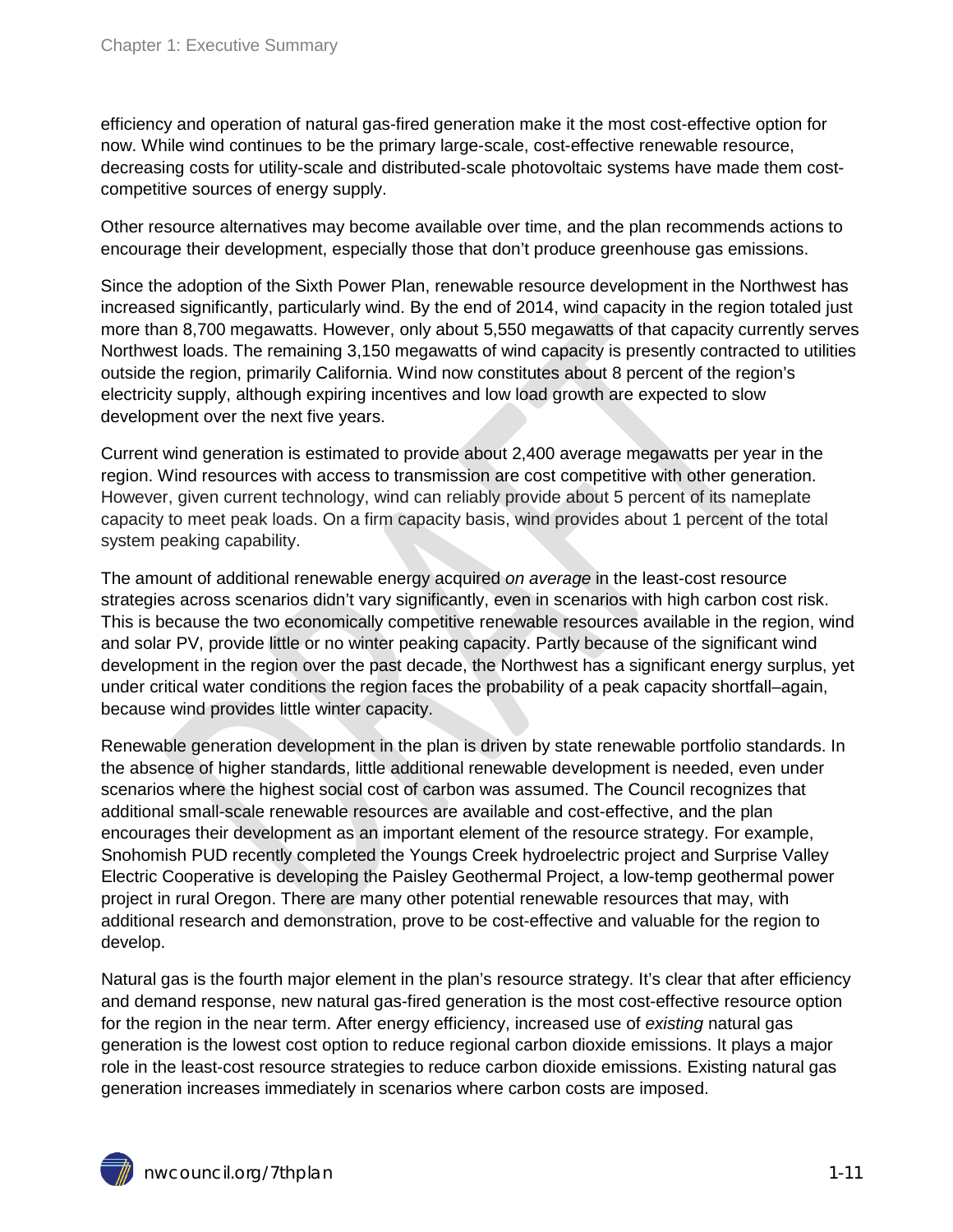Across the scenarios evaluated, the optioning and completion of new gas-fired generating resources varied widely. New gas-fired plants are optioned (sited and licensed) so that they are available to develop if needed in each future. The plan's resource strategy includes optioning new gas-fired generation as local needs dictate. However, from an aggregate regional perspective, which is the plan's focus, the need for additional new natural gas-fired generation is very limited in the near term (through 2021) and only slightly higher in the mid-term (through 2026) under nearly all scenarios. That is, options for new gas-fired generation are brought to construction in only a relatively small number of futures.

Across most scenarios, the probability of gas development is less than 10 percent by 2021. By 2026, the probability of constructing a new gas-fired thermal plant increases to almost 50 percent in scenarios where utilities are unable to develop demand response, and to over 80 percent in scenarios where existing coal plants and less efficient gas-fired generation are retired to lower carbon emissions.

While efficiency, demand response, and renewable resource development were fairly consistent across most scenarios, the future role of natural gas-fired generation varied depending on the specific scenario studied. The average build-out of new natural-gas fired generation over the 800 futures in most scenarios was less than 50 average megawatts of generation by 2026. Since the average nameplate capacity of a new combined-cycle combustion turbine assumed the analysis is 370 megawatts, this implies that "on average" only a single plant, operating less than 15 percent of the time is needed. By 2035, the average build out across all 800 futures was 300 to 400 average megawatts of annual output from new gas-fired generation--one or two additional plants. In the carbon-risk scenario, the amount of energy actually generated from new combined-cycle combustion turbines, when averaged across all 800 futures, is just 10 average megawatts, but close to 100 average megawatts in scenarios that assume no demand response resources are developed.

On the other hand, some utilities may need to develop new natural gas-fired generation, even if they deploy demand response and develop the plan's recommended efficiency. The regional transmission system hasn't evolved as rapidly as the electricity market, resulting in limited access to market power. Individual utilities may need within-hour balancing reserves or have near-term resource challenges.

The varying needs of individual utilities limit the ability of the regional resource strategy to be specific about optioning and construction dates for natural gas-fired resources or for the types of natural gasfired generation. But it also underscores the value of a regional approach to resource development where resources are part of an interconnected system.

#### Regional Resource Use

The existing Northwest power system is a significant asset for the region. The Federal Columbia River Power System provides low-cost and carbon dioxide-free energy, capacity, and flexibility. The network of transmission constructed by Bonneville and the region's utilities has supported a highly integrated regional power system. The Council's resource strategy assumes that ongoing efforts to improve system scheduling and operating procedures across the region's balancing authorities will, in some form, succeed. While the Council doesn't directly model the sub-hourly operation of the region's power system, its models presume resources located anywhere in the region can provide

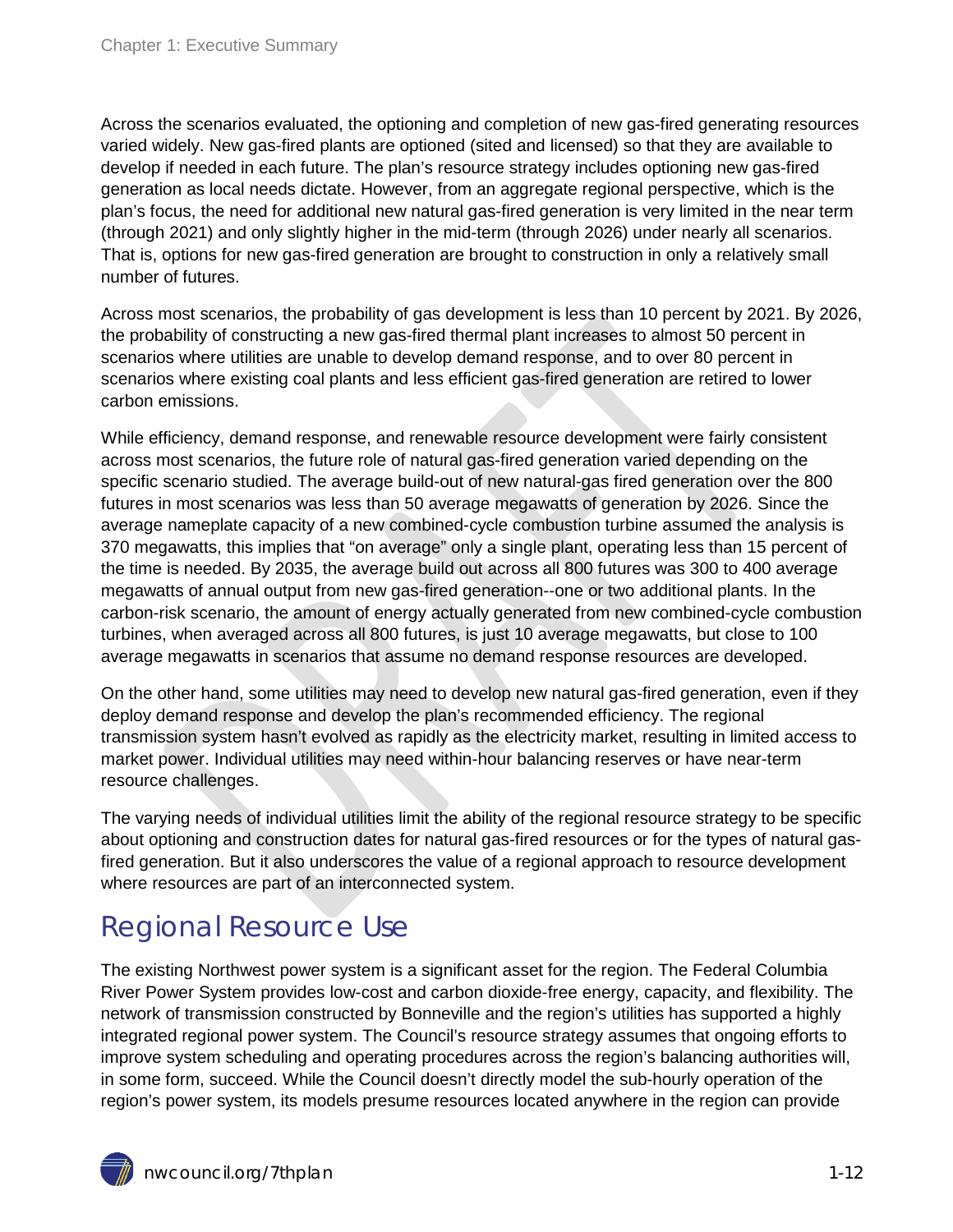balancing reserve services to any other location in the region, within the limits of existing transmission. This assumption minimizes the need for new resources to integrate renewable resources.

As envisioned in the Northwest Power Act, the benefits of the federal power system would be shared by all of the region's consumers. But achieving that vision has proved elusive; its desirability even questioned by some.

Several of the scenario analyses conducted for the plan highlight the benefit of using surplus generation for in-region energy and capacity needs; it avoids the need to build new resources and lowers total system cost. Under a wide range of future conditions, the least-cost resource strategy depends on the Bonneville Power Administration selling surplus generation in-region.

While by law regional utilities have first claim to Bonneville's surplus generation, the region's investor-owned utilities ultimately compete with out-of-region buyers for that generation. And for IOUs, investing in power plants offers the opportunity to increase shareholder value compared to buying power from Bonneville because they can earn a rate of return on capital investments and not on power purchases.

Under the current law, IOU access to Bonneville's surplus peaking capacity is limited to seven-year contracts.[4](#page-9-0) If the IOUs and Bonneville do not enter into contracts for energy or capacity, it's likely that new generation will need to be built, despite the availability of energy and capacity resources from Bonneville to serve in-region demand. This will likely continue the trend that shows the electricity rates of IOUs increasing while public utility rates have remained flat over the past several vears. $5$ 

# CLIMATE CHANGE POLICY

Evolving climate change policies to lower carbon emissions from power plants was identified by stakeholders as one of the most important issues for the plan to address. Most recently, with the promulgation by the Environmental Protection Agency's final rules limiting carbon dioxide emissions from both new and existing power generating facilities, the goal of those policies became clearer. However, since states are charged with developing and implementing plans to comply with EPA's regulations, uncertainty still exists about specific approaches Northwest states will follow to satisfy the regulation.

Reduced carbon dioxide emissions can be encouraged through various policy approaches, including regulatory mandates (renewable portfolio standards, energy efficiency resource standards, emission standards) or carbon pricing policies, such as emissions cap-and-trade systems and emissions taxes. To date, state policy responses within the region have focused on renewable portfolio

<span id="page-12-1"></span><sup>4</sup> Energy and Water Appropriations Act of 1996, Pub. L. No. 104-46, §508(b), (Supp. 1 1995) and Preference Act, Pub. L.

<span id="page-12-0"></span><sup>88-552, §3(</sup>c) (1994 & Supp. 1 1995).<br><sup>5</sup> Between 2007 and 2013, the average revenue per kilowatt-hour sold by IOUs increased from 7.4 cents to 8.6 cents, while the average revenue per kilowatt-hour sold for public utilities remained unchanged at 6.1 cents.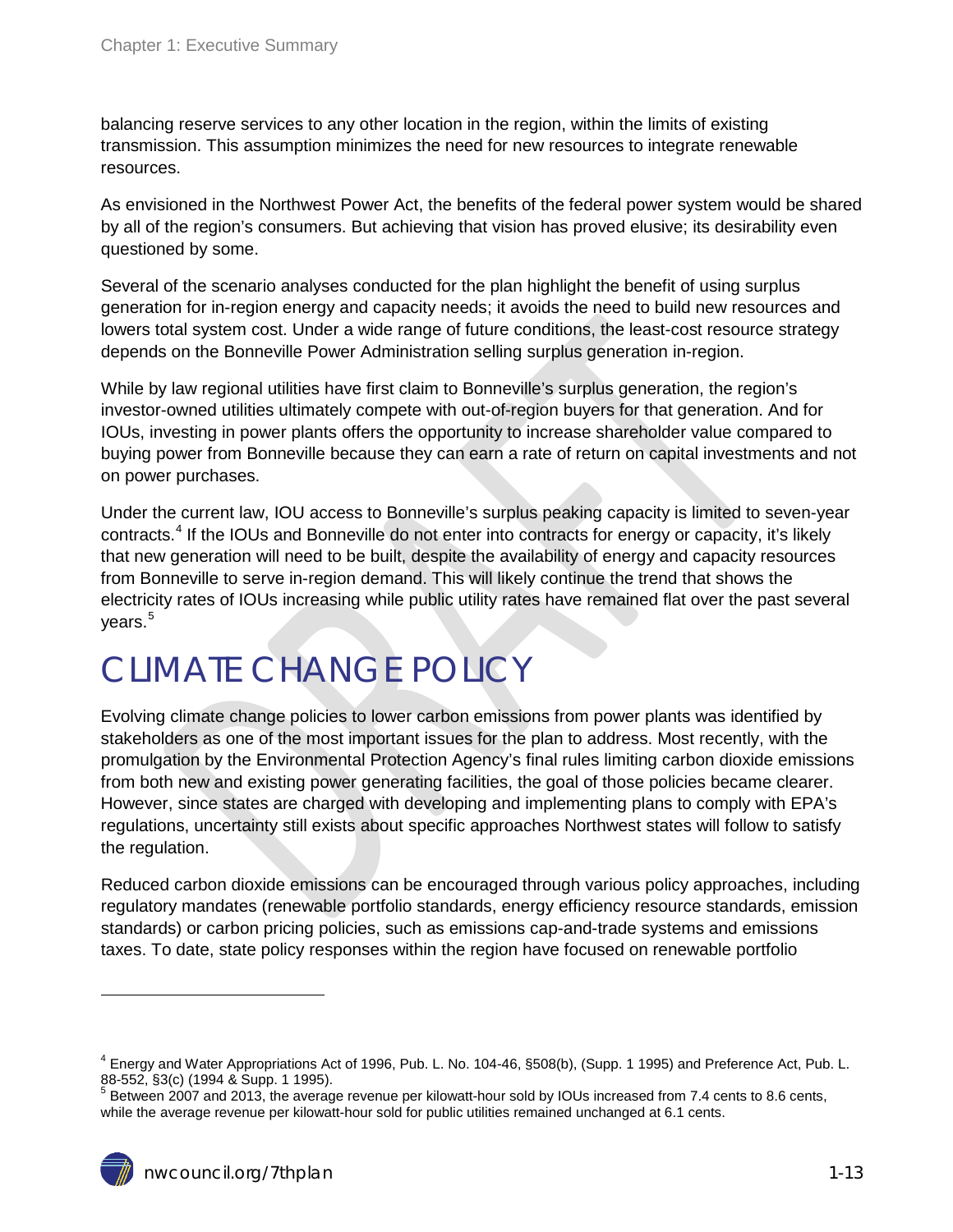standards and new generation emission limits. Oregon and Washington also have carbon reduction targets adopted by statute. While there have been both regulatory and carbon pricing policies discussed at the national level, the EPA's recently promulgated emissions limits are the most concrete policy option adopted.

The plan doesn't address whether carbon dioxide emissions should be reduced, by when or to what level. For now, these questions have been settled by EPA's regulations.<sup>[6](#page-12-1)</sup> The questions for the plan are: What are the least-cost resource strategies to reduce carbon dioxide emissions and satisfy the federal emissions limits? And, what state (or regional) policies are likely to result in those least-cost resource strategies? The Council analyzed multiple carbon reduction scenarios, including three alternative carbon pricing policies and three regulatory policies.

The key findings from the Council's analysis of climate change policies include the following:

- Without any additional carbon control policies, carbon dioxide emissions from the Northwest power system are forecast to decrease from about 55 million metric tons in 2015 to around 34 million metric tons in 2035.<sup>[7](#page-13-0)</sup> This reduction is driven by: 1) The retirement of three coalfired power plants (Centralia, Boardman, and North Valmy) by 2026. These plants currently serve the region, but their retirement has already been announced; 2) Increased use of existing natural gas-fired generation to replace these retiring resources; and 3) Developing roughly 4,500 average megawatts of energy efficiency by 2035, which is sufficient to meet all forecast load growth over that time frame. If these actions do not occur, the level of forecast emissions is likely to increase. If these actions do occur, then the region will have a very high probability (98 percent) of complying with the EPA's carbon emissions limits, even under critical water conditions.
- **The maximum deployment of existing technology could reduce regional power system** carbon dioxide emissions from approximately 55 million metric tons today to about 12 million metric tons, a nearly 80 percent reduction. Implementing this resource strategy would increase the present value average power system cost by nearly \$20 billion (23 percent) over resource strategies that are projected to satisfy the Environmental Protection Agency's recently established limits on carbon dioxide emissions *at the regional level*.
- By developing and deploying current emerging energy efficiency and non-carbon emitting resource technologies, it may be possible to reduce 2035 regional power system carbon dioxide emissions to approximately 6 million metric tons, about 50 percent below the level achievable with existing technology. Due to the speculative nature of the cost and ultimate performance of the emerging technologies considered in this scenario the economic cost of

 $^6$  By "settled" the Council does not mean to imply that pending litigation over the EPA's regulations may not still alter those regulations. In this context, the Council simply means that in developing the plan it used EPA's draft and final regulations as the basis for its analysis of the cost and effectiveness of alternative carbon reduction policies.

<span id="page-13-0"></span> $^7$  This is the level of carbon dioxide emissions estimated to be generated to serve regional load under average water and weather conditions. Actual 2015 carbon dioxide emission could differ significantly from this level based on actual water and weather conditions. Average regional carbon dioxide emissions from 2001 – 2012 were 55 MMTE, but ranged from 43 MMTE to 60 MMTE.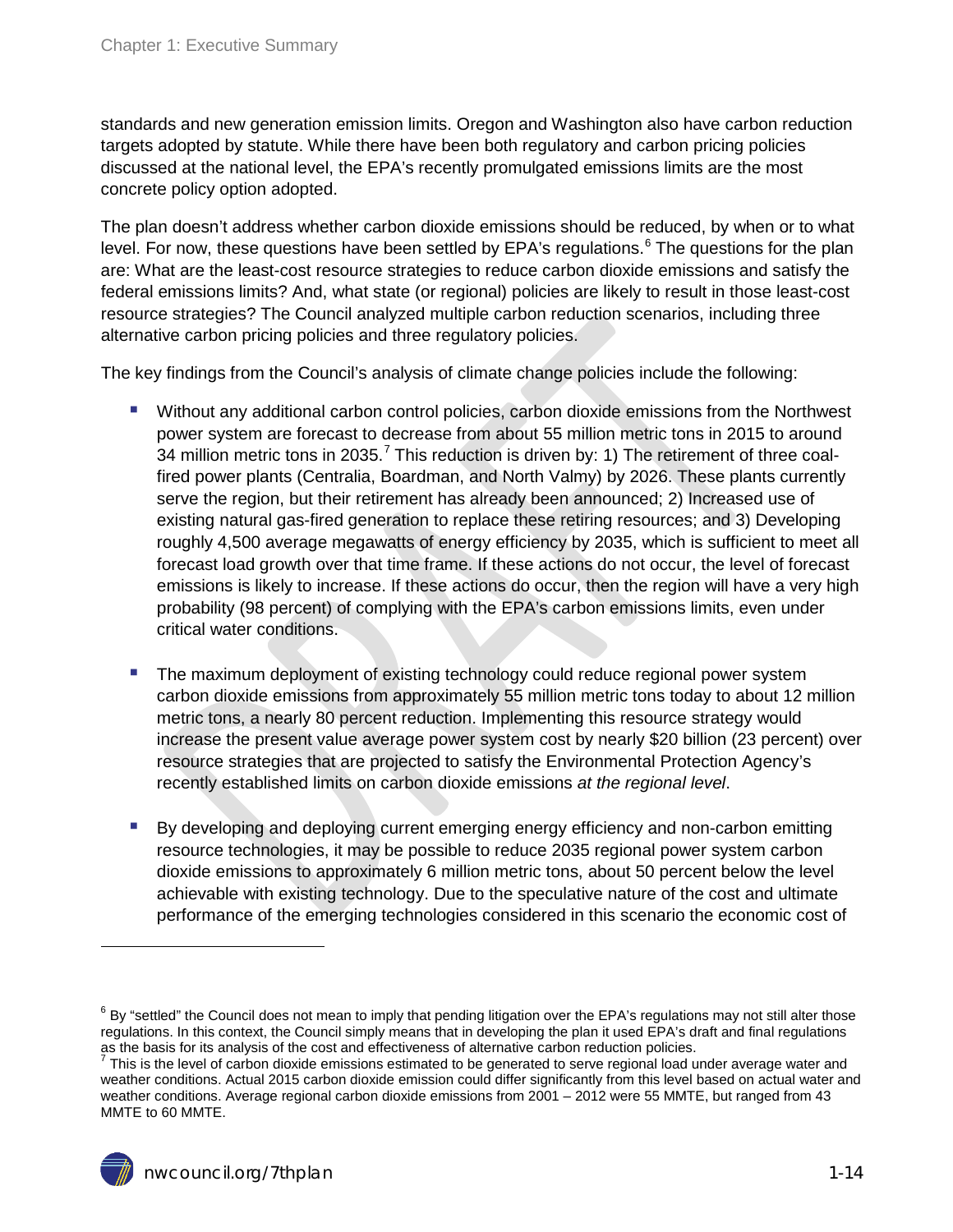achieving these additional emissions reductions was not evaluated.

- At present, it's not possible to entirely eliminate carbon dioxide emissions from the power system without the use of nuclear power or emerging technology breakthroughs in both energy efficiency and non-carbon dioxide emitting generation.
- **Deploying renewable resources to achieve maximum carbon reduction presents significant** power system operational challenges.
- **Given the characteristics of wind and utility-scale solar PV and the energy and capacity** needs of the region, policies designed to reduce carbon emissions by increasing state renewable portfolio standards are the most costly and produce the least emissions reductions.
- **Imposing a regionwide cost of carbon, equivalent to the federal government's social cost of** carbon highest estimate, results in lower forecast emissions, without significantly increasing the use of energy efficiency or renewable resources.

# FISH AND WILDLIFE PROGRAM AND THE POWER PLAN

The Columbia River Basin Fish and Wildlife Program is by statute incorporated into the Council's power plan. The fish and wildlife program guides the Bonneville Power Administration's efforts to mitigate the adverse effects of the Columbia River hydroelectric system on fish and wildlife. One of the roles of the power plan is to ensure the implementation of hydrosystem operations to benefit fish and wildlife while maintaining an adequate, efficient, economic, and reliable energy supply.

The hydroelectric operations for fish and wildlife have a sizeable impact on power generation. On average, hydroelectric generation is reduced by about 1,100 average megawatts compared to operation without constraints for fish and wildlife. Since 1980, the power plan and Bonneville have addressed this impact through changes in secondary power sales and purchases; by acquiring energy efficiency and some generating resources; by developing resource adequacy standards; and by implementing other strategies to minimize power system emergencies and events that might compromise fish operations.

In addition to operational changes, most of the direct and capital costs of the fish and wildlife program have been recovered through Bonneville revenues, and Bonneville has absorbed the financial effects of lost generation, resulting in higher electricity prices. The power system is less economical as a result of fish and wildlife program costs, but still affordable when compared to the costs of other reliable and available power supplies.

The future presents a host of uncertain changes that are sure to pose challenges to integrating power system and fish and wildlife needs: potential new fish and wildlife requirements; increasing wind generation and other renewables that require more flexibility in power system operations; conflicts between climate change policies and fish and wildlife operations; possible changes to the